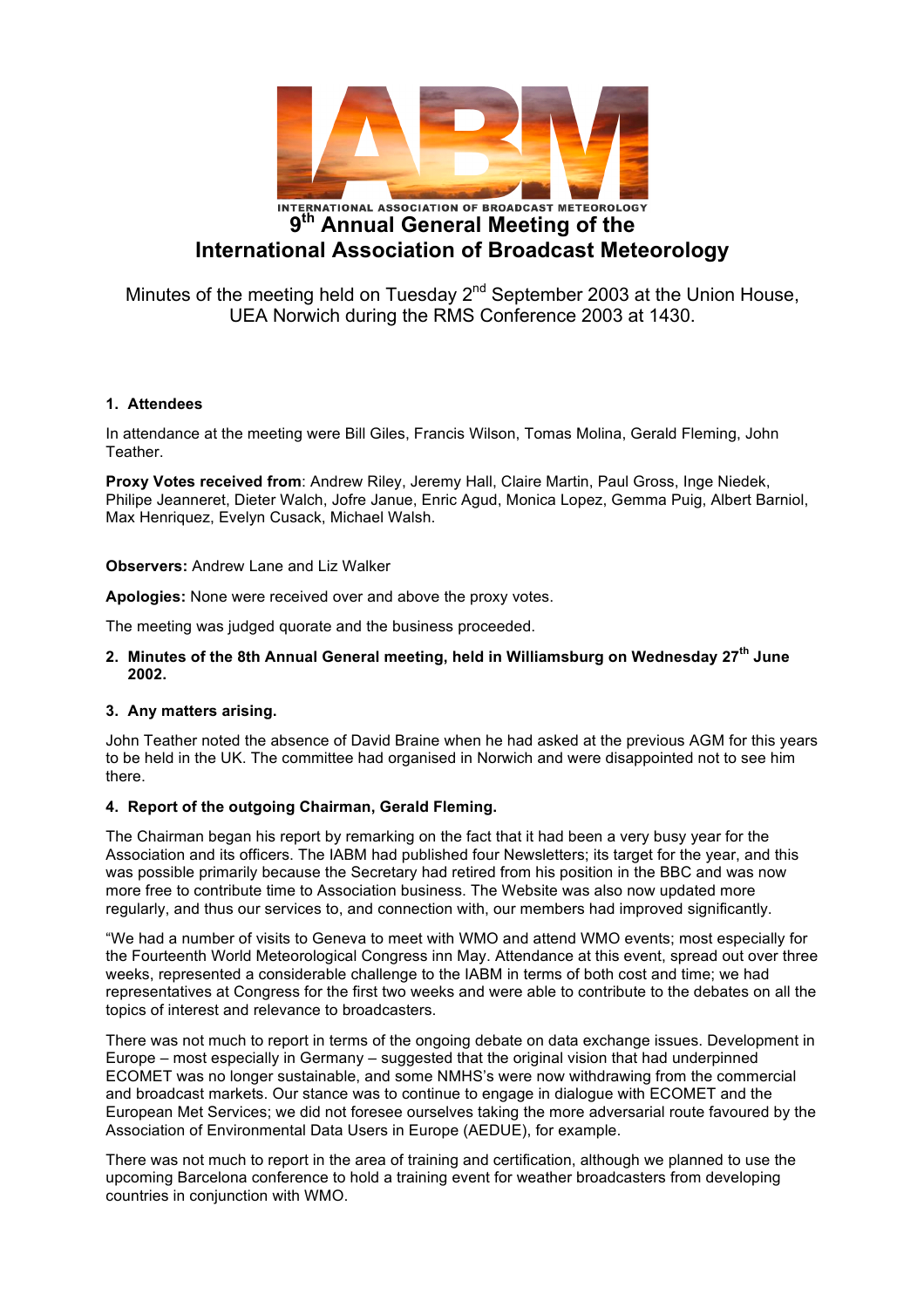Planning for the First World Conference on Broadcast Meteorology, to give the full and proper name, had taken up much time and energy over the past 12 months. At the time of the Eighth AGM, we had planned to hold a conference in Geneva in partnership with the AMS and with WMO. These plans ran into difficulties when it became apparent that the costs involved would have necessitated an uneconomic level of conference fee. Through the contacts of Tomas Molina we then were introduced to the Forum Barcelona 2004 organisation, and they agreed to provide very generous sponsorship for our proposed Conference. We are now putting together the programme for what will be a very exciting and challenging event; an event that will bring world-class speakers and experts together with weather broadcasters from all around the globe.

While the greatest burden of work necessarily falls on the shoulders of the officials and committee of the Association, there is much that the ordinary member can do to make their contribution. They can help greatly by paying their subscription in a timely manner, but they can also help by contributing articles for our Newsletter and Website. The IABM is primarily a vehicle for its members to keep in contact with their profession. Nothing gives myself and the other officers more pleasure that seeing members using the Association to the full to make and keep contact with their colleagues, and to make their contribution to what is a fascinating and challenging vocation.

In conclusion, I would like to thank especially my colleagues on the committee for all their work and dedication through the coming year. Their support and camaraderie lightens the burdens and responsibilities of office."

#### **5. Report of the outgoing Honorary Secretary, John Teather.**

John Teather added his endorsement to the report of the Chairman, in particular noting the important role played by the Association in the debate of WMO.

#### **6. Report of the outgoing Treasurer, Gerald Fleming.**

*Bank charges 55 299*

Gerald Fleming explained the background to the accounts and the complication of having to present them in both Euros and US Dollars. He noted the importance of maintaining the income from subscriptions, although in the next financial period, there would be income from the Barcelona Conference.

# **International Association of Broadcast Meteorology**

# **Income / Expenditure for 2002 (In U.S. Dollars) Carried Forward from 2001 7,930 Income** Interest earned 4<br>Subscriptions 7.274 Subscriptions 7,274 7,278 15,208 *Expenditure Printing – IABM News 2,726 Printing – Conference 2004 787 3,513 Mailing and Stationary 884 884 Website Registration Fees / Maintenance 634 Software Purchases 598 1,232 Meetings and Conferences Geneva – WMO and ECOMET 2,127 Attendance at AMS, Williamsburg 3,020 5,147 Audit and Accountancy – 3 years 1,430 1,430 Credit card commission 244*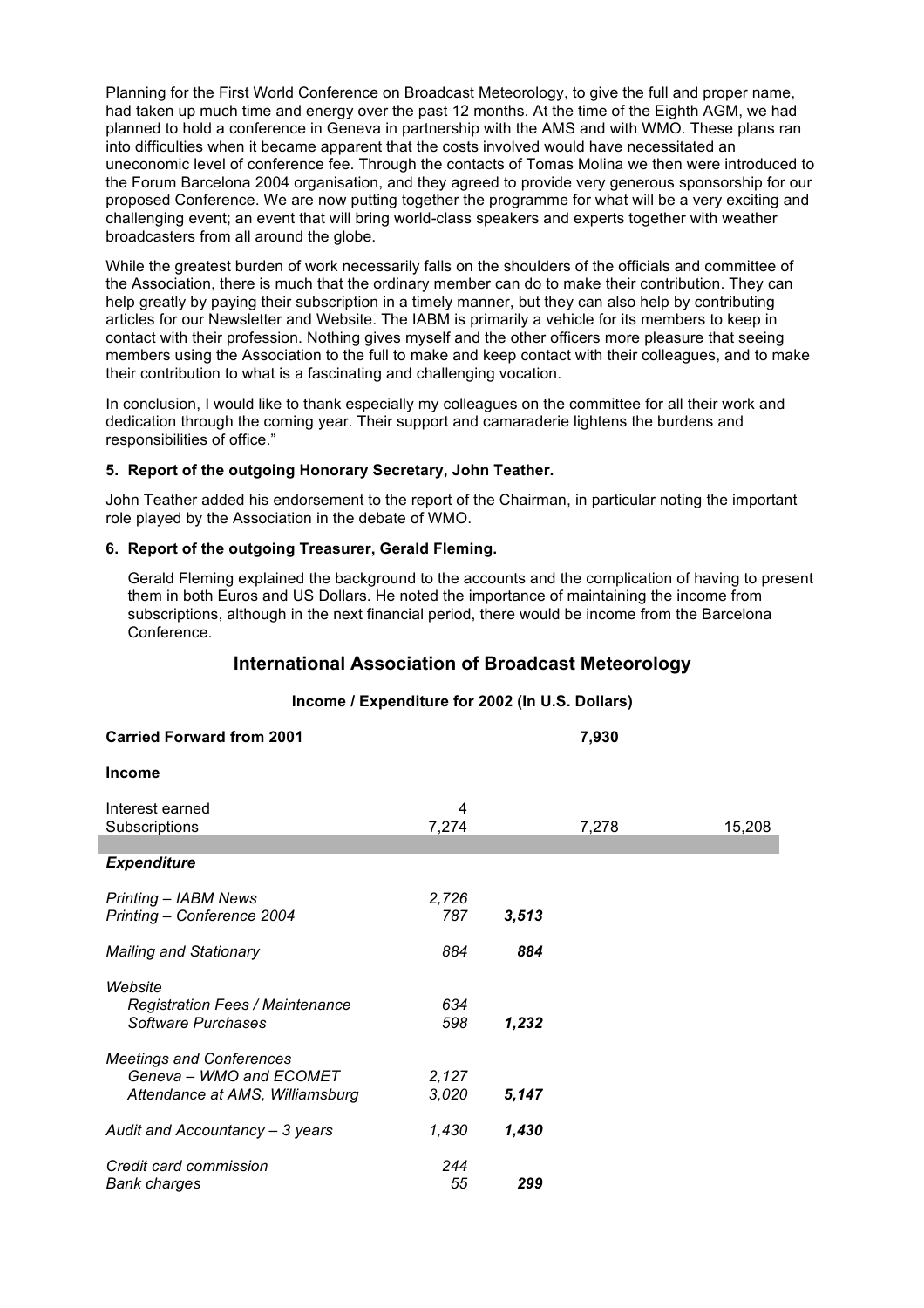| <b>Committee Expenses</b>                             | 107 | 107 | 12,612 | 12,612         |
|-------------------------------------------------------|-----|-----|--------|----------------|
| <b>Excess of expenditure over income</b>              |     |     | 5,334  |                |
| In account, Dec 31st 2002                             |     |     |        | 2,596          |
| Made up as follows:                                   |     |     |        |                |
| Current Account (€1,162)<br>Deposit Account (in US\$) |     |     |        | 1,141<br>1,455 |

*N.B. Compiled using the following exchange rates: US\$0.98187 = €1.00, or US\$1.00 = €1.01847*

# **Income / Expenditure for 2002 (In Euro)**

| <b>Carried Forward from 2001</b>         |       |       | 8,077  |        |
|------------------------------------------|-------|-------|--------|--------|
| <b>Income</b>                            |       |       |        |        |
| Interest earned                          | 4     |       |        |        |
| <b>Subscriptions</b>                     | 7,408 |       | 7,412  | 15,489 |
| <b>Expenditure</b>                       |       |       |        |        |
| <b>Printing - IABM News</b>              | 2776  |       |        |        |
| Printing - Conference 2004               | 802   | 3,578 |        |        |
| <b>Mailing and Stationary</b>            | 900   | 900   |        |        |
| <b>Website</b>                           |       |       |        |        |
| <b>Registration Fees / Maintenance</b>   | 646   |       |        |        |
| <b>Software Purchases</b>                | 609   | 1,255 |        |        |
| <b>Meetings and Conferences</b>          |       |       |        |        |
| Geneva-WMO and ECOMET                    | 2,166 |       |        |        |
| Attendance at AMS, Williamsburg          | 3,075 | 5,241 |        |        |
|                                          |       |       |        |        |
| Audit and Accountancy - 3 years          | 1,457 | 1,457 |        |        |
| <b>Credit card commission</b>            | 249   |       |        |        |
| <b>Bank charges</b>                      | 56    | 305   |        |        |
| <b>Committee Expenses</b>                | 109   | 109   | 12,845 | 12,845 |
|                                          |       |       |        |        |
| <b>Excess of expenditure over income</b> |       |       | 5,433  |        |
| In account, Dec 31st 2002                |       |       |        | 2,644  |
| Made up as follows:                      |       |       |        |        |
| <b>Current Account (Euro)</b>            |       |       |        | 1,162  |
| Deposit Account (US\$1,455)              |       |       |        | 1,482  |

*N.B. Compiled using the following exchange rates: US\$0.98187 = €1.00, or US\$1.00 = €1.01847*

Notes to the accounts: